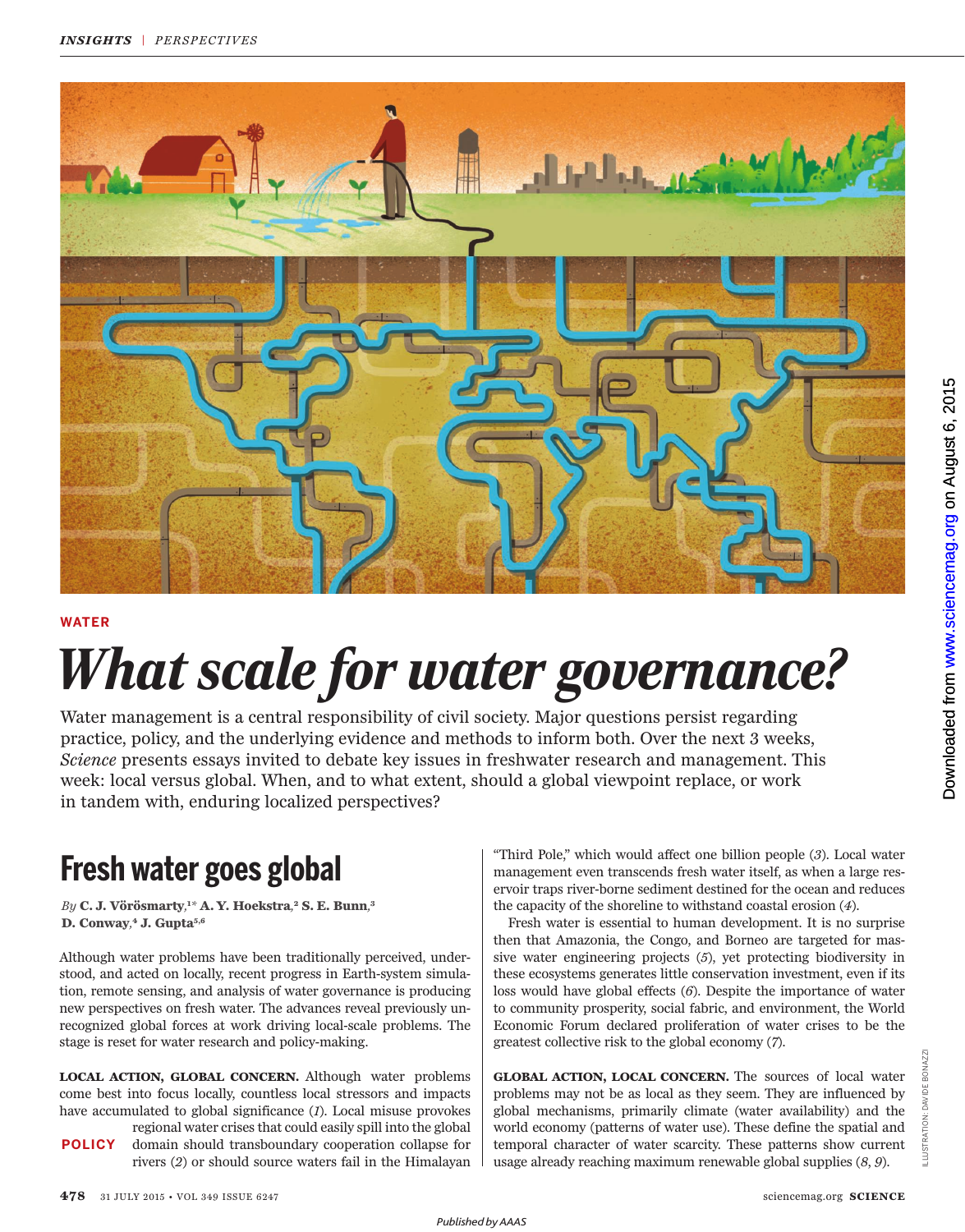Much of the world's water use and pollution arises from production for global trade, which embodies impressive flows of virtual water. Such trade exacerbates local overexploitation and creates potential conflicts over water. It outsources environmental problems to countries with lax regulation that host highly polluting manufacturing or agriculture (*8*). Decisions on water infrastructure are made far from its ultimate point of installation or impact, and externalities largely remain unregulated.

#### **GLOBAL GOVERNANCE FOR LOCAL STEWARDSHIP?**

Persistent water syndromes show local water governance unable to prevent global damage (*1*). At the same time, many global actors (United Nations, banks, multinationals) and rules are already in play, like the UN Watercourses and Ramsar conventions.



Yet, global water governance has not found its place among other scales of authority. Existing regimes are

legally fragmented and dominated by local and mesoscale solutions (10). Large-scale governance focuses mainly on transboundary surface waters (versus groundwater), pays scant attention to pollution, fails to reconcile mismatches between river basins (and aquifers) and administrative jurisdictions, and has few incentives for sustainable water use in a globalized economy. It is difficult to harmonize ownership, rights and access to water, and cultural norms across the international playing field. Absent a global perspective, nexus issues on food, energy, and climate will be hard to address because linkages will remain essentially invisible, as with virtual water trade, which is regulated by trade agreements for commodities and not water.

With clear guidelines and legal responsibilities, consumers, governments, and investors could reverse the proliferation of free riding, commodification of public goods, secret international contracts and arbitration, and environmental neglect. Without such, widespread damage and nonsustainable water use will remain the norm.

**A GLOBAL TEST CASE.** An example of comprehensive water planning is unfolding in the intergovernmental arena with the post-2015 Sustainable Development Goals (SDGs) (*11*), which build on the earlier Millennium Development Goals (MDGs). Although MDG outcomes have been mixed [the drinking water target for the poor attained ahead of schedule, but delayed for sanitation (*12*)], they served as an important motivator for member states to prioritize water development efforts. SDGs expand the MDG agenda to include developing and developed world alike. Current SDG water proposals seek ecosystem protection, limits to pollution, and early responses to water-related hazards.

SDGs should lead to converging national policies, but much of the planning still focuses on local-scale solutions that fail to recognize broader-scale realities, like the connectivity of water systems. Thus, whereas sewering a developing world city improves the lot of urban dwellers, failure to install wastewater treatment destroys aquatic biodiversity and elevates health risks and water treatment costs downstream. Because 80% of today's sewage is discharged untreated (*11*), the issue is far from theoretical. Water systems will require substantial rehabilitation, nearly always much more costly than problem prevention, and will miss opportunities to apply new ecosystem-based approaches (*1*).

Despite their importance, the water-related SDGs alone will not effect a transition to global governance. International trade agreements need to be supplemented with context-specific but universally agreed-upon rules and standards on sustainable water use, water quality, and environmental flows. Principles like polluter/user pays and equitable water sharing are key to avoiding perverse incentives that have historically externalized impacts.

The global perspective is essential—but not a panacea. It may be counterproductive should it obscure, devalue, or fail to reflect the

> unique character of local or national settings. Experience shows that implementation of global measures is contingent upon political will, robust design, and institutional capacity at subsidiary scales (*7*).

> In conclusion, acknowledging that local actions on water continue to trigger global-scale syndromes is a necessary first step toward effective governance. A global perspective is essential for providing context to local conditions, recognizing commonalities in both problems and solutions, identifying where prevention or remediation

is needed most, and tracking progress or backsliding. Global thinking will help craft international agreements on water stewardship that ensure social equity and sustainability. Persistent focus on the local scale will miss such opportunities, which could otherwise make meaningful progress in solving 21st-century water problems that are, in fact, global. ■

#### **REFERENCES AND NOTES**

- 1. C.J. Vörösmarty *et al*., *Nature* 467,555 (2010).
- 2. A. Subramanian,B. Brown,A.T.Wolf,*Water Policy* 16,824 (2014).
- 3. National ResearchCouncil,*Himalayan Glaciers: Climate Change,Water Resources,andWater*  Security (National Academy Press, Washington, DC, 2012).
- 4. J. P. M. Syvitski *et al*., *Nat. Geosci.* 2,681 (2009).
- 5. C. Zarfl, A. E. Lumsdon, J. Berlekamp, L. Tydecks, K. Tockner, *Aquat. Sci. 77*, 161 (2015).<br>6. D. Dudgeon et al. *Biol. Rev. Camb. Philos. Soc.* **81**. 163 (2006).
- 6. D. Dudgeon *et al*., *Biol. Rev. Camb. Philos. Soc.* 81,163 (2006). 7. World Economic Forum,*Global Risks 2015* (WEF, Geneva,2015).
- 
- 8. A.Y.Hoekstra, M. M.Mekonnen,*Proc. Natl. Acad. Sci. U.S.A.*109,3232 (2012).
- 9. P. H. Gleick,M.Palaniappan,*Proc. Natl. Acad. Sci. U.S.A.*107,11155 (2010).
- 10. J.Gupta, C.Pahl-Wostl, R.Zondervan,*Curr. Opin. Environ. Sustain.* 5, 573 (2013).
- 11. UN-Water,*A Post-2015 Global Goal forWater* (UN-Water,2014).
- 12. WHO/UNICEF,*Progress on Drinking Water and Sanitation: 2014 Update* (WHO, Geneva,2012).

#### **ACKNOWLEDGMENTS**

The authors acknowledge support from the NSF (CNH-1115025), Global Environment Facility (TWAP/DHI-11813758), NASA(LCLUC-NNX12AD28G),GlobalWater System Project,and Grantham Foundation for the Protection of the Environment.

10.1126/science.aac6009

## **Local perspectives on water**

*By* **J. G. Hering***,* **1 ,2, 3***\** **D. L. Sedlak***,* **<sup>4</sup> C. Tortajada***,* **5 ,6 A. K. Biswas***,* **5, 6 C. Niwagaba***,* **<sup>7</sup> T. Breu<sup>8</sup>** 

A global perspective on water management predominates in highlevel policy discussions. This has the advantage that over-arching issues can be highlighted and international resources mobilized. But water issues arise from local conditions and can only be resolved by people and institutions with local authority and responsibility. Highlevel policies can only have meaningful impact if they are informed by and responsive to local and regional contexts. In keeping with the principle of subsidiarity, high-level policy-making should support local and regional interests, efforts, and policies.

**LOCATION IS IMPORTANT.** Renewable freshwater resources derive from precipitation over land, which exhibits substantial spatial and temporal variability. Natural conveyance and storage are also spatially differentiated. The geography of major rivers, deltas, and coastlines has strongly influenced patterns of human settlements, trade, fishing, and agriculture. This is reflected in localized patterns of

*<sup>1</sup>Advanced Science Research Center, City University of New York, New York, USA. <sup>2</sup>Twente Water Centre, University of Twente, Enschede, Netherlands. <sup>3</sup>Australian Rivers Institute, Grifth University, Brisbane, Australia. <sup>4</sup>London School of Economics and Political Science, London, UK. <sup>5</sup>Amsterdam Institute for Social Science Research, University of Amsterdam,Amsterdam, Netherlands. <sup>6</sup>UNESCO-IHE Institute for Water Education, Delft, Netherlands. \*E-mail: Charles.Vorosmarty@asrc.cuny.edu*